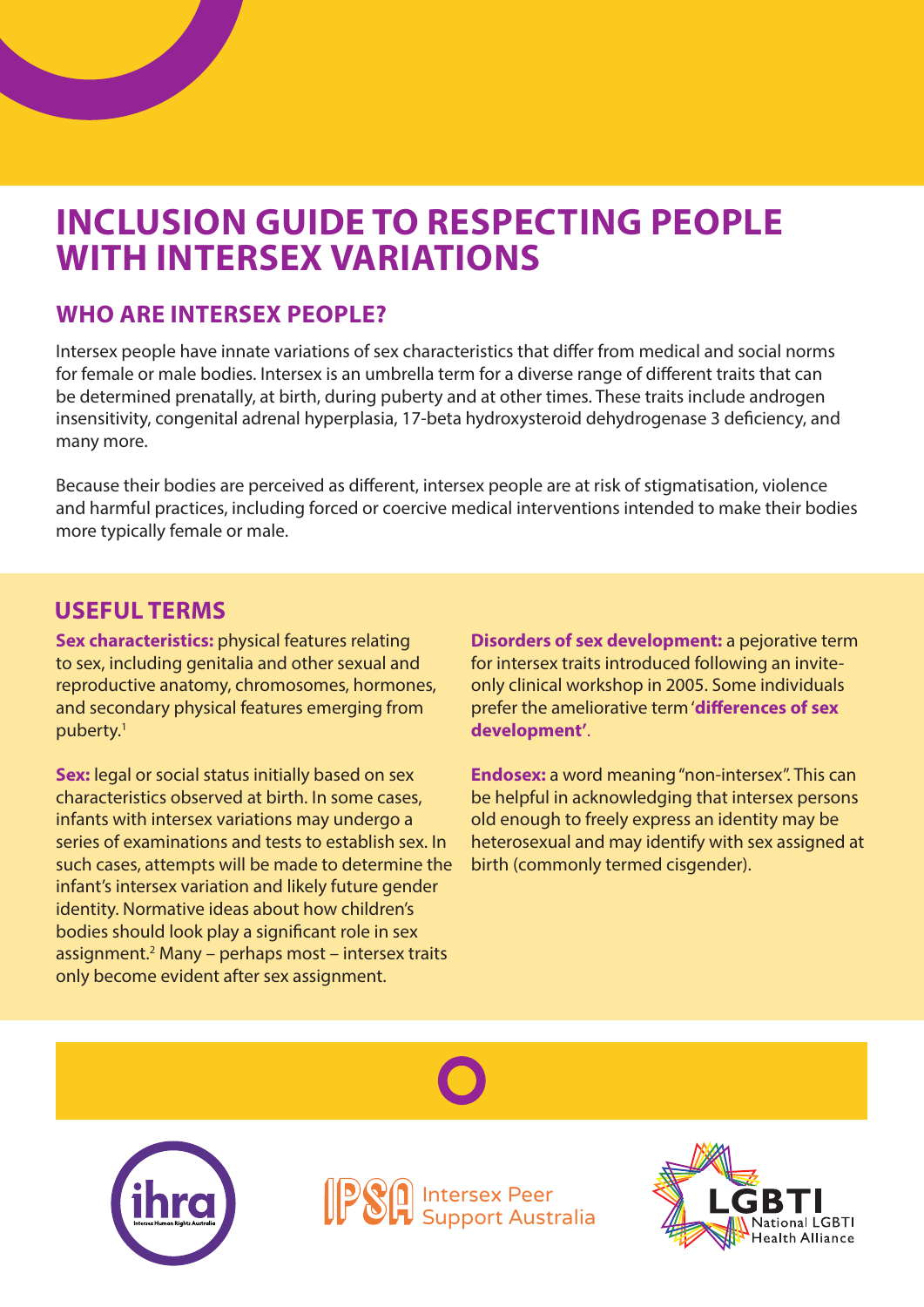

## **WHAT IS INCLUSION?**

Inclusion occurs when a group of people feel welcomed and respected, has access to resources and opportunities, and can contribute meaningfully. Inclusion goes beyond the use of inclusive terminology, such as the addition of an 'I' to LGBT, to consider how to

meaningfully respond to the needs and circumstances of the included population.

Inclusion means *not* assuming that intersex people are or should be the same as other populations, including LGBT populations. It also means respecting the diversity of the intersex population, using language appropriately, and keeping up to date with good information and good sources.



#### **RESPECTING THE LANGUAGE CHOICES OF INDIVIDUALS**

A majority of people born with atypical sex characteristics in a 2015 Australian sociological study use the term intersex, including people who are intersex and people who have an intersex variation or condition.<sup>3</sup> Respondents also use a wide range of other terms.

The terms used by intersex people often reflect terms they are taught by parents or clinicians, but also personal responses to misconceptions and stigma. These include misconceptions such as ideas that intersex people have a particular kind of body or a particular identity. In reality, the population is exceptionally diverse, including in sexes assigned at birth, identification or non-identification with sex assigned at birth, sexual orientations and other intersecting characteristics.

Whether or not people with intersex variations use the term intersex, or medicalised language, personal choices must be respected.



### **HOW CAN INTERSEX INCLUSION BE MEASURED?**

A range of different terms for people of diverse sex characteristics, sexual orientation and gender identity exist, such as 'LGBTI', 'LGBT' or 'sexuality or gender diverse'. Some of these include an 'I' for intersex, and others don't. Sometimes this is deliberate, but at other times language reflects a house style, or presumptions are made about inclusivity. This means that the terminology used by organisations or individuals does not provide an indication of whether or not intersex people are actually included.

Better means of measuring intersex inclusion focus on attention to the specific needs and circumstances of the intersex population. As with other populations encapsulated within the LGBTI acronym, this requires institutions working on or for LGBTI health issues to do meaningful research, and consult intersex-led organisations as centres of expertise on intersex health and human rights issues.

The Darlington Statement is a definitive source of information on the demands of the intersex movement in Australia and Aotearoa/New Zealand.<sup>4</sup> Intersex Human Rights Australia and Intersex Peer Support Australia provide high quality resources. There are more examples in our guide "Raising the bar, how to be an intersex ally".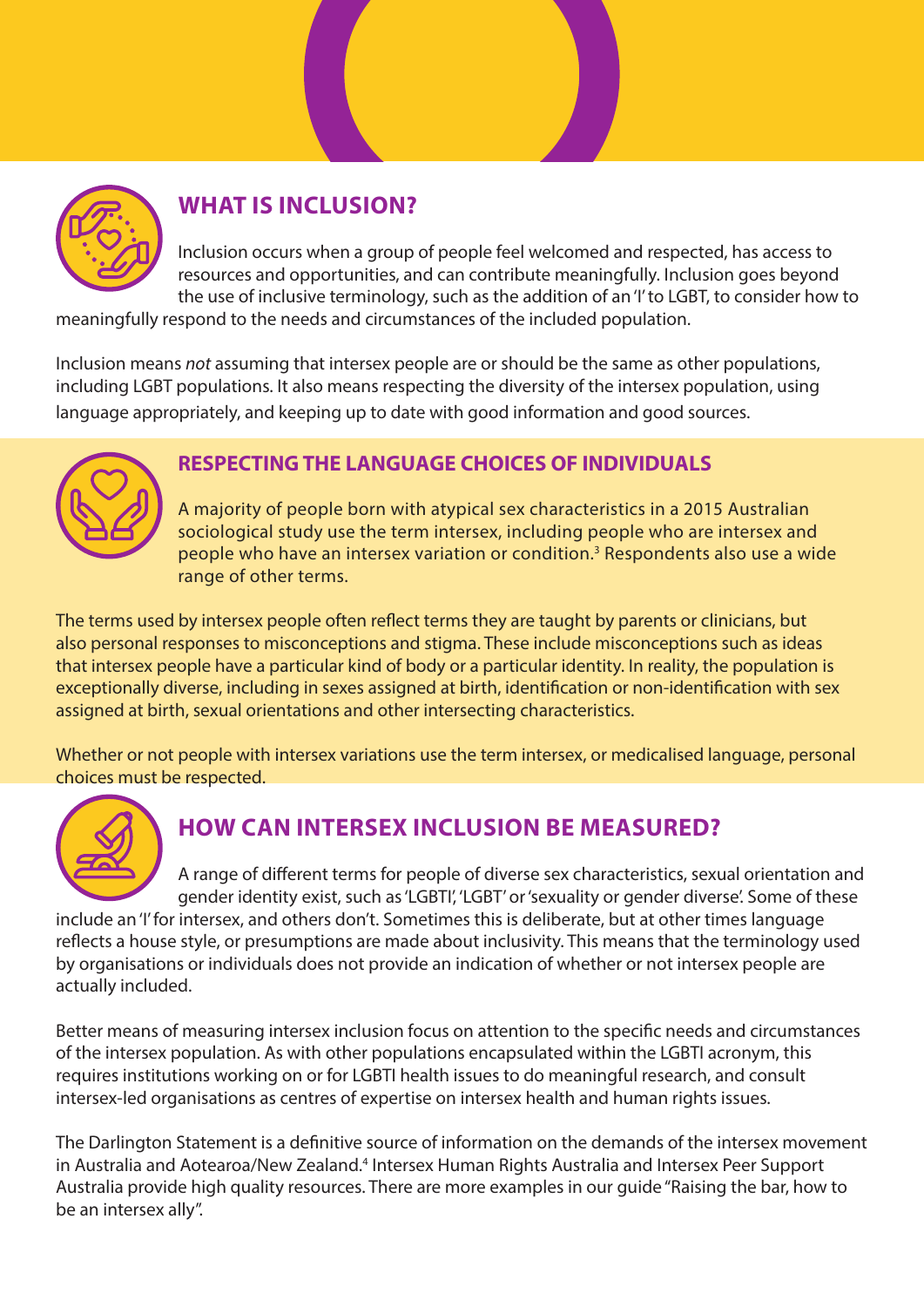

#### **WHAT LANGUAGE IS RIGHT FOR YOUR TASK?**

#### **BAD PRACTICE**

Often, LGBTI, LGBT, LGBT+ and LGBTQ are treated as synonymous, with an impact on the legibility of the term to people with intersex variations. Even more concerningly, these terms are frequently used when material is not relevant, not *made* relevant, or is inappropriate for people with intersex variations. This is a problem when material about 'LGBTI' people assumes that individuals are non-heterosexual, non-cisgender, or both non-heterosexual and non-cisgender. It is also a problem when assumptions about sexuality or gender identities imply an experience of identity, or an age or agency to freely express an identity. There are more examples in our guide "Raising the bar, how to be an intersex ally".

#### **GOOD PRACTICE**

Pay attention to the specific circumstances and needs of intersex populations in the same way that attention is given to the circumstances and needs of same sex attracted and gender diverse populations. This also means paying attention to the specific needs and circumstances of people with different kinds of intersex variations.



*The Intersex flag was created in July 2013 by Morgan Carpenter of Intersex Human Rights Australia (IHRA)*

|  | <b>CHECKLIST ON USING APPROPRIATE TERMINOLOGY</b>                                                                                                                                |
|--|----------------------------------------------------------------------------------------------------------------------------------------------------------------------------------|
|  | Consider addressing the following issues when considering the language that is<br>appropriate to describe your service, clients or work:                                         |
|  | What are the populations that you are representing or including?                                                                                                                 |
|  | $\Box$ What are the known issues and characteristics of those populations, and<br>knowledge gaps?                                                                                |
|  | What populations are missing and what are their issues and characteristics,<br>and knowledge gaps?                                                                               |
|  | Are you able to demonstrate an understanding of the populations you seek to<br>represent or include?                                                                             |
|  | If you are reporting on a study, did you provide respectful methods for each<br>population to record themselves? Do you have statistically valid samples for<br>each population? |
|  | Is there a good fit between the claimed populations and their representation<br>or inclusion, or is there a mismatch?                                                            |
|  | Does this case demonstrate any systemic issues? Is it part of any pattern of<br>misrepresentation, exclusion or incomprehension?                                                 |
|  |                                                                                                                                                                                  |